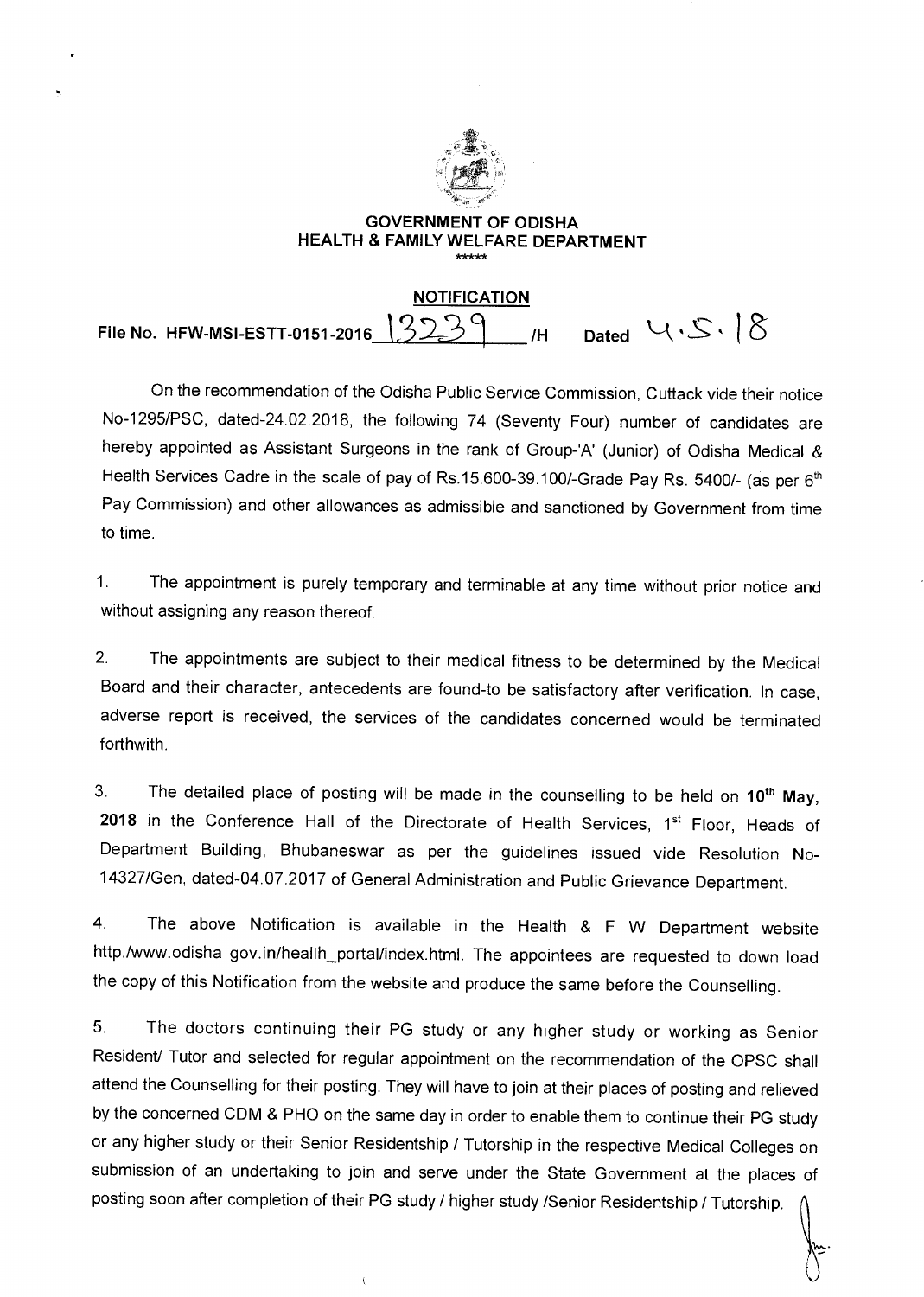| SI.<br><b>No</b> | Name of the<br>Candidate            | D.O.B      | Catego<br>ry<br>/Gende | <b>Present Address</b>                                                                                                                                    | <b>Permanent Address</b>                                                                                                                                         |
|------------------|-------------------------------------|------------|------------------------|-----------------------------------------------------------------------------------------------------------------------------------------------------------|------------------------------------------------------------------------------------------------------------------------------------------------------------------|
| $\overline{1}$ . | Dr. Kumar<br>Bismaya                | 01.02.1988 | UR-M                   | Room No.207, PG<br>Hostel, VIMSAR, Burla,<br>Sambalpur, Odisha-<br>768017                                                                                 | Room No.207, PG Hostel,<br>VIMSAR, Burla, Sambalpur,<br>Odisha-768017, Mob<br>No.7205142590                                                                      |
| $\overline{2}$ . | Dr. Rajesh<br>Prasad Panda          | 21.06.1990 | UR-M                   | Qtr No.2RE/9<br>OCC Colony, Unit-8,<br>Bhubaneswar,<br>Khurdha, Odisha-<br>751012                                                                         | Plot No.337/650, Tamando,<br>Janla, Bhubaneswar,<br>Khurdha, Odisha-752054<br>Mob No.8763937974                                                                  |
| 3.               | Dr. Bedaprakas<br>h Dash            | 06.06.1991 | UR-M                   | At-Naubelari,<br>PS-<br>P.O-Jirailo,<br>Ersama, Jagatsinghpur,<br>Odisha-754139                                                                           | At-Naubelari,<br>P.O-Jirailo, PS-Ersama,<br>Odisha-<br>Jagatsinghpur,<br>754139<br>Mob No.8658203554.                                                            |
| 4.               | Dr. Anil Kumar<br>Samantaray        | 20.05.1989 | UR-M                   | C/O-Fakir Mohan<br>At-<br>Samantaray,<br>Ranpur (Jamubalasa<br>Sahi), P.O-Ranpur,<br>Nayagarh,<br>Odisha-752026                                           | C/O-Fakir Mohan<br>Samantaray, At-Ranpur<br>(Jamubalasa Sahi),<br>$P.O-$<br>Ranpur, Nayagarh, Odisha-<br>752026,<br>Mob No. 9437907973                           |
| 5.               | Dr. Rakesh<br>Chandra Rout          | 13.07.1987 | UR-M                   | Qr. No.E-(2) Health<br>Colony, Backside of<br>Circuit House, At/PO-<br>Sonepur, Sonepur,<br>Odisha-767017                                                 | $P.O-$<br>At-Alana(Patana)<br>Nimol, Via-Tirana,<br>PS-Tirtol,<br>Jagatsinghpur, Odisha-<br>754138<br>Mob No.7683928515                                          |
| 6.               | Dr.Rohan<br>Pattanaik               | 29.08.1991 | UR-M                   | C/O-Dr.N.C. Pattanaik,<br>Qr. No.D2/3, I.M.A.<br>House Complex, SCB<br><b>Medical College</b><br>Campus Canal Road,<br>Ranihat, Cuttack,<br>Odisha-753007 | C/O-Dr.N.C. Pattanaik,<br>Qr. No.D2/3, I.M.A House<br>Complex, SCB Medical<br>College Campus Canal<br>Road, Ranihat, Cuttack,<br>Odisha-753007,<br>No.9124588984 |
| 7.               | Dr. Kanhu<br>Charan Pati            | 18.10.1979 | UR-M                   | At-Badheigadia, P.O-<br>Bodak, Via-Guamal,<br>Bhadrak, Odisha-<br>756163                                                                                  | At-Badheigadia, P.O-Bodak,<br>Via-Guamal, Bhadrak,<br>Odisha-756163<br>Mob No.9937069015                                                                         |
| 8.               | Dr. Subhajyoti<br>Mohanty           | 01.07.1985 | UR-M                   | S/O-Dr.Kailash<br>Chandra Mohanty, At-<br>Badabazar (Jena<br>Sahi), P.O-<br>Jagatsinghpur,<br>Jagatsinghpur, Odisha-<br>754103                            | S/O-Dr. Kailash Chandra<br>Mohanty, At-Badabazar<br>(Jena Sahi), P.O-<br>Jagatsinghpur,<br>Odisha-<br>Jagatsinghpur,<br>754103<br>Mob No.8763011485              |
| $\overline{9}$ . | Dr. S.Dipesh<br><b>Kumar Prusty</b> | 17.09.1989 | UR-M                   | Room No.2 Cluster<br>House, Back of<br>Hospital Durgi,<br>Bissamacuttack,<br>Rayagada, Odisha-<br>765019                                                  | Plot No.2605, Biswanath<br>Nagar, Sarugadia, BJB<br>Nagar, Kalpana Area BBSR,<br>Odisha-<br>Khurdha,<br>751014, Mob:9040163048                                   |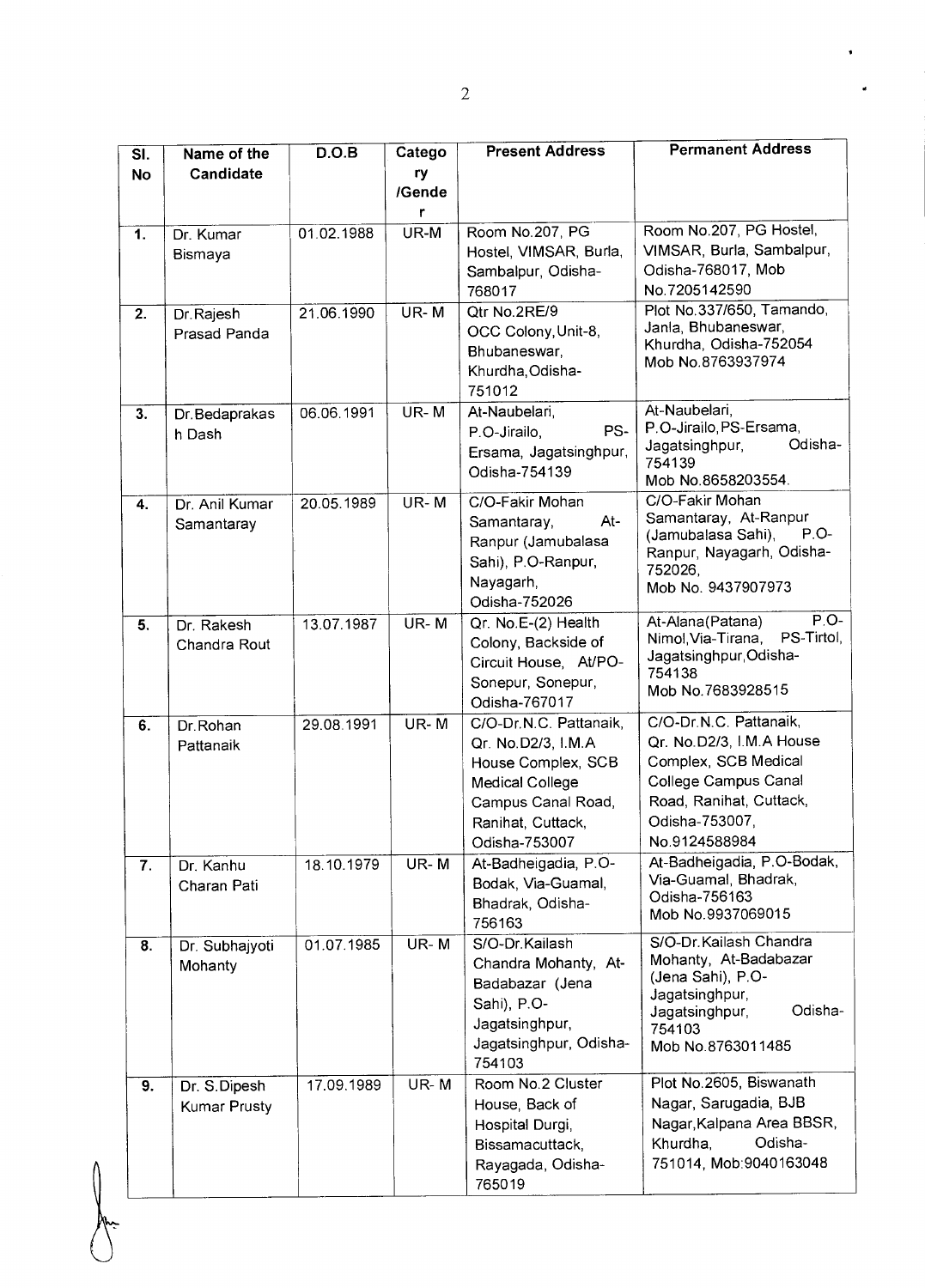| 10. | Dr. Rajendra   | 01.07.1987 | UR-M     | At-Sandapasi Patana,          | At-Sandapasi Patana,                               |
|-----|----------------|------------|----------|-------------------------------|----------------------------------------------------|
|     | Prasad         |            |          | P.O/P.S-Gondia,               | P.O/P.S-Gondia, Dhenkanal,                         |
|     | Satapathy      |            |          | Dhenkanal, Odisha-            | Odisha-759016                                      |
|     |                |            |          | 759016                        | Mob: 8763211589                                    |
| 11. | Dr. Preetesh   | 28.04.1989 | $UR - M$ | Flat No. 1004 Tower 9         | At/PO-Udayapur,<br>P.S                             |
|     | Parijat        |            |          | Vipul Gardens,                | Patna, Kendujhar,                                  |
|     |                |            |          | Ghatikia, Khandagiri,         | Odisha-758045,                                     |
|     |                |            |          | BBSR, Khordha,                | Mob:7077622266                                     |
|     |                |            |          | Odisha-751003                 |                                                    |
| 12. | Dr. Debiprasad | 05.11.1986 | UR-M     | C/O-Bimbadhar Sahoo,          |                                                    |
|     | Sahoo          |            |          | At/PO-Korua, Via-             | C/O-Bimbadhar Sahoo,                               |
|     |                |            |          | Tyendakura,                   | At/PO-Korua, Via-                                  |
|     |                |            |          |                               | Tyendakura, Kendrapara,                            |
|     |                |            |          | Kendrapara, Odisha-<br>754134 | Odisha-754134,                                     |
| 13. | Dr. Soumya     | 20.07.1989 |          |                               | Mob:8908577411                                     |
|     | Ranjan Sarangi |            | UR-M     | F-1/5 Spring Tank,            | F-1/5 Spring Tank, Forest                          |
|     |                |            |          | Forest Park,                  | Park, Bhubaneswar,                                 |
|     |                |            |          | Bhubaneswar,                  | Khurdha, Odisha-751009<br>Mob:9439042717           |
|     |                |            |          | Khurdha, Odisha-              |                                                    |
| 14. |                |            |          | 751009                        |                                                    |
|     | Dr.            | 23.01.1989 | UR-M     | S/O-Prafulla Kumar            | S/O-Prafulla Kumar Das, At-                        |
|     | Soumyakanta    |            |          | Das, At-Bamtia,               | Bamtia, P.O/Via-Balikhand,                         |
|     | Das Pattanayak |            |          | P.O/Via-Balikhand,            | P.S-Simulia, Balasore,                             |
|     |                |            |          | P.S-Simulia, Balasore,        | Odisha-756166                                      |
|     |                |            |          | Odisha-756166                 | Mob:7538953265                                     |
| 15. | Dr. Deepak     | 05.05.1987 | $UR - M$ | At/P.O-Bainchanuagan,         | At/P.O-Bainchanuagan,                              |
|     | Kumar Nayak    |            |          | Via-Moroda, P.S-              | Via-Moroda, P.S-                                   |
|     |                |            |          | Rasgovindpur,                 | Rasgovindpur, Mayurbhanj,                          |
|     |                |            |          | Mayurbhanj, Odisha-           | Odisha-757020,                                     |
|     |                |            |          | 757020                        | Mob:9658977070                                     |
| 16. | Dr. Narayan    | 02.04.1988 | UR-M     | Deepa Street Square,          | Deepa Street Square,                               |
|     | Sahu           |            |          | Gosaninua Gam,                | Gosaninua Gam,                                     |
|     |                |            |          | Berhampur, Ganjam,            | Berhampur, Ganjam,                                 |
|     |                |            |          | Berhampur, Ganjam,            |                                                    |
|     |                |            |          | Odisha-760003                 | Berhampur, Ganjam,                                 |
|     |                |            |          |                               | Odisha-760003,                                     |
| 17. | Dr. Kambupani  | 20.06.1983 | UR-M     |                               | Mob:8280234635                                     |
|     | Dash           |            |          | Kambupani Dash,               | Kambupani Dash.<br>At-                             |
|     |                |            |          | At-Ainlapali, P.O-            | Ainlapali, P.O-Tabada,<br>Via/PS-Sohela, Baragarh, |
|     |                |            |          | Tabada, Via/PS-               | Baragarh, Odisha-768033                            |
|     |                |            |          | Sohela, Baragarh,             | Mob:9668792161                                     |
|     |                |            |          | Baragarh, Odisha-             |                                                    |
| 18. | Dr. Sourav     |            |          | 768033                        |                                                    |
|     | Kumar          | 17.04.1987 | $UR - M$ | Room No.204,                  | Bijaya Nagar,                                      |
|     |                |            |          | Resident Doctor Hostel,       | Rajborasambar, Padampur,                           |
|     | Panigrahi      |            |          | PG-Chowk, VIMSAR,             | Baragarh, Odisha-768036                            |
|     |                |            |          | Burla, Sambalpur,             | Mob:8763981073                                     |
|     |                |            |          | Odisha-768017                 |                                                    |
| 19. | Dr. Vedvyas    | 17.02.1990 | UR-M     | Qr. No.A/133, Sector-         | At/P.O-Danpur,                                     |
|     | Mishra         |            |          | 17, Rourkela,                 | P.S-Kendrapara,                                    |
|     |                |            |          | Sundargarh,                   | Kendrapara,                                        |
|     |                |            |          | Odisha-769003                 | Odisha-754210                                      |
| 20. |                |            |          |                               | Mob:8895501213                                     |
|     | Dr.Alok Nath   | 04.11.1990 | UR-M     | At-Kopanda, P.O/PS-           | At-Kopanda, P.O/PS-Jajpur                          |
|     | Samal          |            |          | Jajpur Road, Jajpur,          | Road, Jajpur, Jajpur,                              |
|     |                |            |          | Jajpur, Odisha-755019         | Odisha-755019                                      |
|     |                |            |          |                               | Mob: 9439920014                                    |

3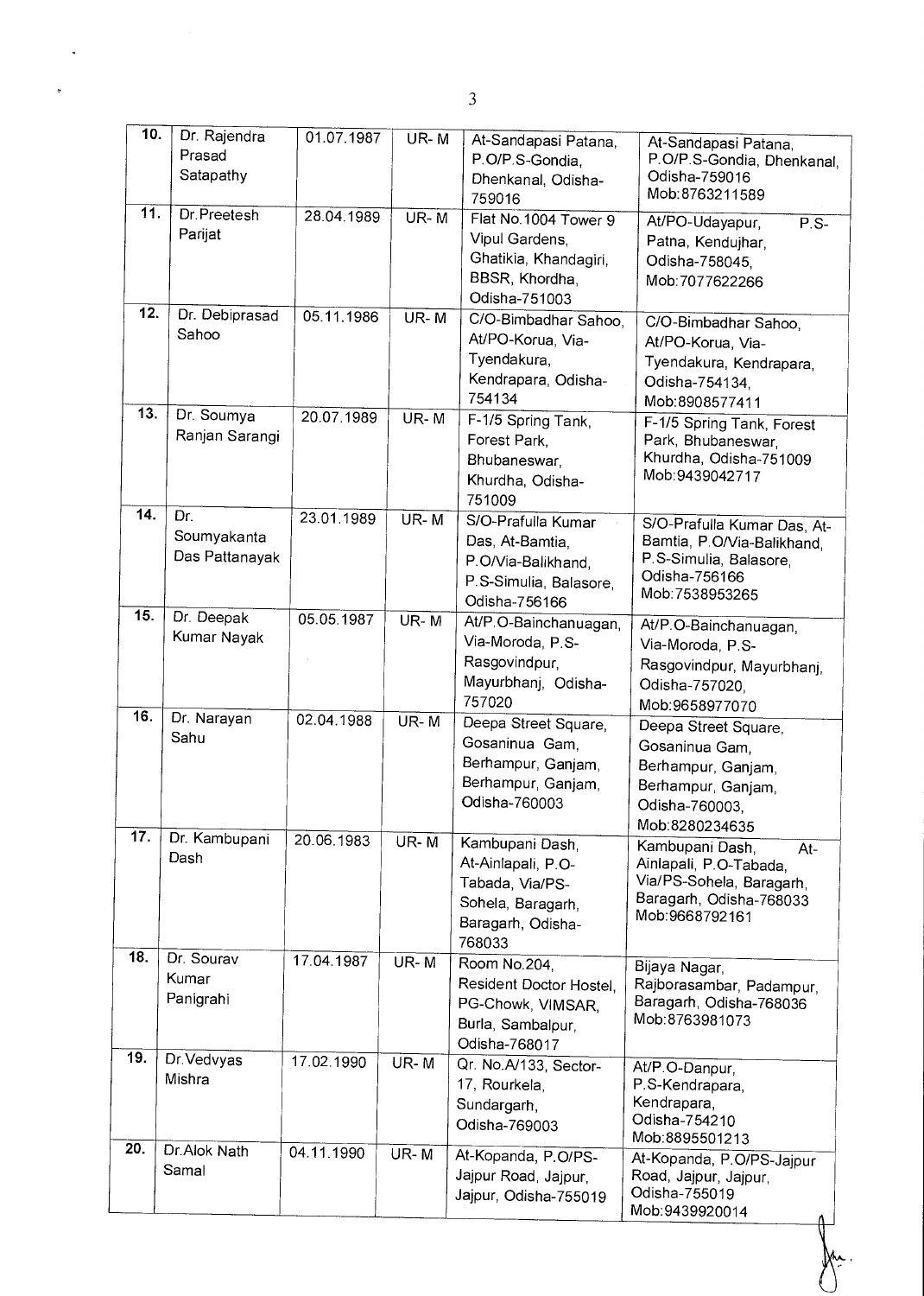| 21.               | Dr. Deepak<br>Jyoti Mohanty       | 10.05.1988 | UR-M     | 33 Gada Mahavir Vihar,<br>Garrage Chhak, Old<br>Town, Khurdha,<br>Odisha-751002                    | 33 Gada Mahavir Vihar,<br>Garrage Chhak, Old Town,<br>Khurdha, Odisha-751002<br>Mob: 9090162163                                                     |
|-------------------|-----------------------------------|------------|----------|----------------------------------------------------------------------------------------------------|-----------------------------------------------------------------------------------------------------------------------------------------------------|
| 22.               | Dr. Ashutosh<br>Sahoo             | 11.04.1985 | UR-M     | Ashutosh Sahoo,<br>At/P.O-Motto, Bhadrak,<br>Odisha-756132                                         | Ashutosh Sahoo, At/P.O-<br>Motto, Bhadrak, Odisha-<br>756132<br>Mob: 9439233758                                                                     |
| 23.               | Dr. Pramit<br>Ballav<br>Panigrahi | 07.11.1985 | UR-M     | Pramit Ballav<br>Panigrahi, At-<br>Brahmapura, P.O-<br>Patnagarh, Balangir,<br>Odisha-767025       | Pramit Ballav Panigrahi, At-<br>Brahmapura, P.O-<br>Patnagarh, Balangir, Odisha-<br>767025<br>Mob:7683962363                                        |
| 24.               | Dr. Satyabrata<br>Sahoo           | 14.06.1988 | UR-M     | C/o-Rabindra Kumar<br>Sahoo, At-Bhimkarpur,<br>P.O-Jajpur, P.S-Jajpur,<br>Jajpur, Odisha-755001    | C/o-Rabindra Kumar Sahoo,<br>At-Bhimkarpur, P.O-Jajpur,<br>P.S-Jajpur, Jajpur, Odisha-<br>755001<br>Mob: 9778297447                                 |
| 25.               | Dr. Sandeep<br>Abhijit Pattnaik   | 02.11.1989 | $UR - M$ | Plot No.27 Sector 4,<br>Niladri Vihar,<br>Bhubaneswar,<br>Khurdha, Odisha-<br>751021               | Plot No.27 Sector 4, Niladri<br>Vihar, Bhubaneswar,<br>Khurdha, Odisha-751021<br>Mob: 9439494913                                                    |
| 26.               | Dr. Sandeep<br>Mishra             | 31.03.1992 | UR-M     | Plot No. 1439,<br>Mahanadi Vihar, Dist-<br>Cuttack, P.O-<br>Nayabazar, Cuttack,<br>Odisha-753004   | Plot No.1439, Mahanadi<br>Vihar, Dist-Cuttack,<br>P.O-<br>Nayabazar, Cuttack, Odisha-<br>753004<br>Mob: 7873717077                                  |
| 27.               | Dr. Saiprasad<br>Ray              | 21.11.1987 | UR-M     | Plot No.3050<br>Gouripally, Kedargouri<br>Road, Bhubaneswar,<br>Khurdha, Odisha-<br>751002         | Plot No.3050 Gouripally,<br>Kedargouri Road,<br>Bhubaneswar, Khurdha,<br>Odisha-751002<br>Mob: 9439647627                                           |
| 28.               | Dr.Deepak<br>Ranjan Bhol          | 17.04.1988 | UR-M     | Room No.59, PG<br>Hostel-2, M.K.C.G,<br>Medical College,<br>Berhampur, Ganjam,<br>Odisha760004     | At/PO- Angula, Via-Soro,<br>Balasore, Odisha-756045<br>Mob: 9861433020                                                                              |
| 29.               | Dr.Saumya<br>Ranjan Panda         | 13.05.1986 | UR-M     | At/PO-Sangalai Sasan,<br>Via-Pipili, Puri, Odisha-<br>752104                                       | At/PO-Sangalai Sasan, Via-<br>Pipili, Puri, Odisha-752104<br>Mob:9692606272                                                                         |
| 30.               | Dr. Deepak<br>Choudhury           | 01.03.1988 | UR-M     | At-Kaliakado, P.O-<br>Kundra, Koraput,<br>Odisha-764002                                            | At-Kaliakado, P.O-Kundra,<br>Koraput, Odisha-764002<br>Mob: 9437271887                                                                              |
| $\overline{31}$ . | Dr. Sagar<br>Ranjan Tripathy      | 17.01.1991 | UR-M     | Room No.107, Old<br>Gents Hostel, SCB MC,<br>Cuttack, Odisha-<br>753007                            | Plot no.1479, Anni House<br>Square, Bhimeswar Marg<br>Lane No.17, Old town,<br>Bhimatangi, Bhubaneswar,<br>Khordha, Odisha-751002<br>Mob:9778492002 |
| 32.               | Dr. Sithun<br>Kumar Patro         | 25.06.1988 | UR-M     | Gandhinagar 4 <sup>th</sup> Lane<br>West Near Sai Tower,<br>Brahmapur,<br>Ganjam,<br>Odisha-760001 | Gandhinagar 4 <sup>th</sup> Lane West<br>Near Sai Tower, Brahmapur,<br>Ganjam,<br>Odisha-760001<br>Mob: 9438604420                                  |

 $\bigwedge_{\mathcal{L}}$ 

4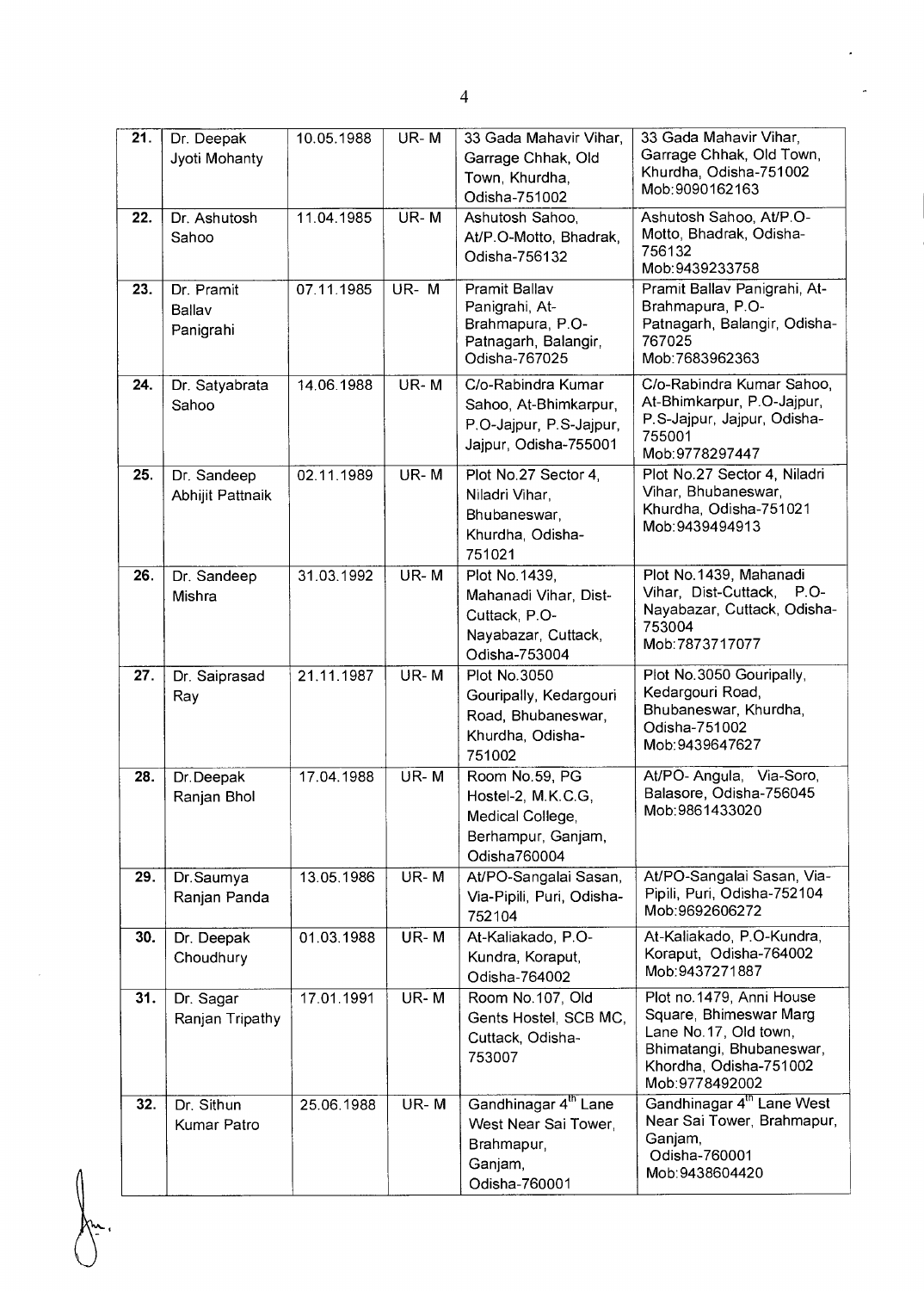| 33.<br>34.<br>35. | Dr. Sarthak<br>Rout<br>Dr. Saroj Kumar<br>Purohit<br>Dr. Ashok<br>Kumar Panda | 05.04.1992<br>29.11.1990<br>16.06.1988 | UR-M<br>UR-M<br>UR-M | Burdhawan Compound,<br>Station Bazar,<br>College Square,<br>Cuttack,<br>Odisha-753003<br>Prusty Mansion,<br>Gandhi Nagar 5 <sup>th</sup> Lane<br>Extension, Berhampur,<br>Ganjam,-760001<br>C/O-Abhimanyu Panda,<br>At-Kshetrapal, PO-<br>Kantigaria, Jajpur,<br>Odisha-755049 | Burdhawan Compound,<br>Station Bazar, College<br>Square, Cuttack,<br>Odisha-753003,<br>Mob:8093621795<br>At/PO-Sunakhala,<br>PS-Jarada, Ganjam,<br>Odisha-761005,<br>Mob:8763676343<br>C/O-Abhimanyu Panda, At-<br>Kshetrapal, PO-Kantigaria,<br>Jajpur,<br>Odisha-755049<br>Mob: 9861677619 |
|-------------------|-------------------------------------------------------------------------------|----------------------------------------|----------------------|--------------------------------------------------------------------------------------------------------------------------------------------------------------------------------------------------------------------------------------------------------------------------------|----------------------------------------------------------------------------------------------------------------------------------------------------------------------------------------------------------------------------------------------------------------------------------------------|
| 36.               | Dr. Samir<br>Kumar Sarangi                                                    | 03.05.1990                             | UR-M                 | At/PO-Kadua, Via-<br>Jagannath Prasad,<br>Bhanjanagar, Ganjam,<br>Odisha-761121                                                                                                                                                                                                | At/PO-Kadua, Via-Jagannath<br>Prasad, Bhanjanagar,<br>Ganjam,<br>Odisha-761121.<br>Mob:9439417357                                                                                                                                                                                            |
| 37.               | Dr.Tapan<br>Kumar<br>Satapathy                                                | 09.01.1989                             | UR-M                 | At-Hatibandha Street.<br>House No.35, P.O-<br>Berhampur, Ganjam,<br>Odisha-760001                                                                                                                                                                                              | At-Hatibandha Street, House<br>No.35, P.O.-Berhampur,<br>Ganjam, Odisha-760001,<br>Mob:9090724130                                                                                                                                                                                            |
| 38.               | Dr. Ashutosh<br>Patnaik                                                       | 22.08.1991                             | UR-M                 | C/O-Santosh Kumar<br>Patnaik, Central Bank<br>of India Court Road,<br>Khordha Branch,<br>Khordha, Odisha-<br>752055                                                                                                                                                            | C/O-Santosh Kumar Patnaik.<br>Lane-4 House No.24, At-<br>Debottar Colony, P.O-<br>Nayagarh, Nayagarh,<br>Odisha- 752069<br>Mob:8895299043                                                                                                                                                    |
| 39.               | Dr. Kasturi<br>Raman Singh                                                    | 23.06.1987                             | UR-M                 | C/O-Rajkishore Singh,<br>At-Railway Colony,<br>Station Bazar, Post-<br>Jaleswar, Balasore,<br>Odisha-756032                                                                                                                                                                    | At-Bherasalepur, Post-<br>Bhera, PS-Mahanga,<br>Cuttack, Odisha-754290<br>Mob:9439982934                                                                                                                                                                                                     |
| 40.               | Dr.Sraban<br>Kumar Dash                                                       | 09.05.1987                             | $UR - M$             | 692(A), Patitapaban<br>Nagar, Badagada<br>Canal Side,<br>Bhubaneswar,<br>Khurdha, Odisha-<br>751018                                                                                                                                                                            | At-Nilakanthapur,<br>PO-<br>Nukhapada,<br>PS-<br>Narasinghpur, Cuttack,<br>Odisha-754032,<br>Mob:8763852091                                                                                                                                                                                  |
| 41.               | Dr. Himanshu<br>Sekher<br>Satapathy                                           | 08.10.1984                             | UR-M                 | Bank Colony 3 <sup>rd</sup> Lane,<br>Lochapada Road Near<br>Radio Station, Near Sai<br>Temple & AMP,<br>Panchamukhi, Ganjam,<br>Odisha-760001                                                                                                                                  | Bank Colony 3 <sup>rd</sup> Lane,<br>Lochapada Road Near Radio<br>Station, Near Sai Temple &<br>AMP, Panchamukhi,<br>Ganjam, Odisha-760001<br>Mob: 9439111103                                                                                                                                |
| 42.               | Dr. Gourav<br>Kumar Mali                                                      | 26.02.1987                             | UR-M                 | C/O-Hruda Ranjan<br>Mali, Office of<br>Silviculture Division,<br>AT/PO-Ghatikia,<br>Bhubaneswar,<br>Khurdha, Odisha-<br>751003                                                                                                                                                 | At/PO-Parisal,<br>Via-R. Udaygiri, Gajapati,<br>Odisha-761016,<br>Mob: 9437873293                                                                                                                                                                                                            |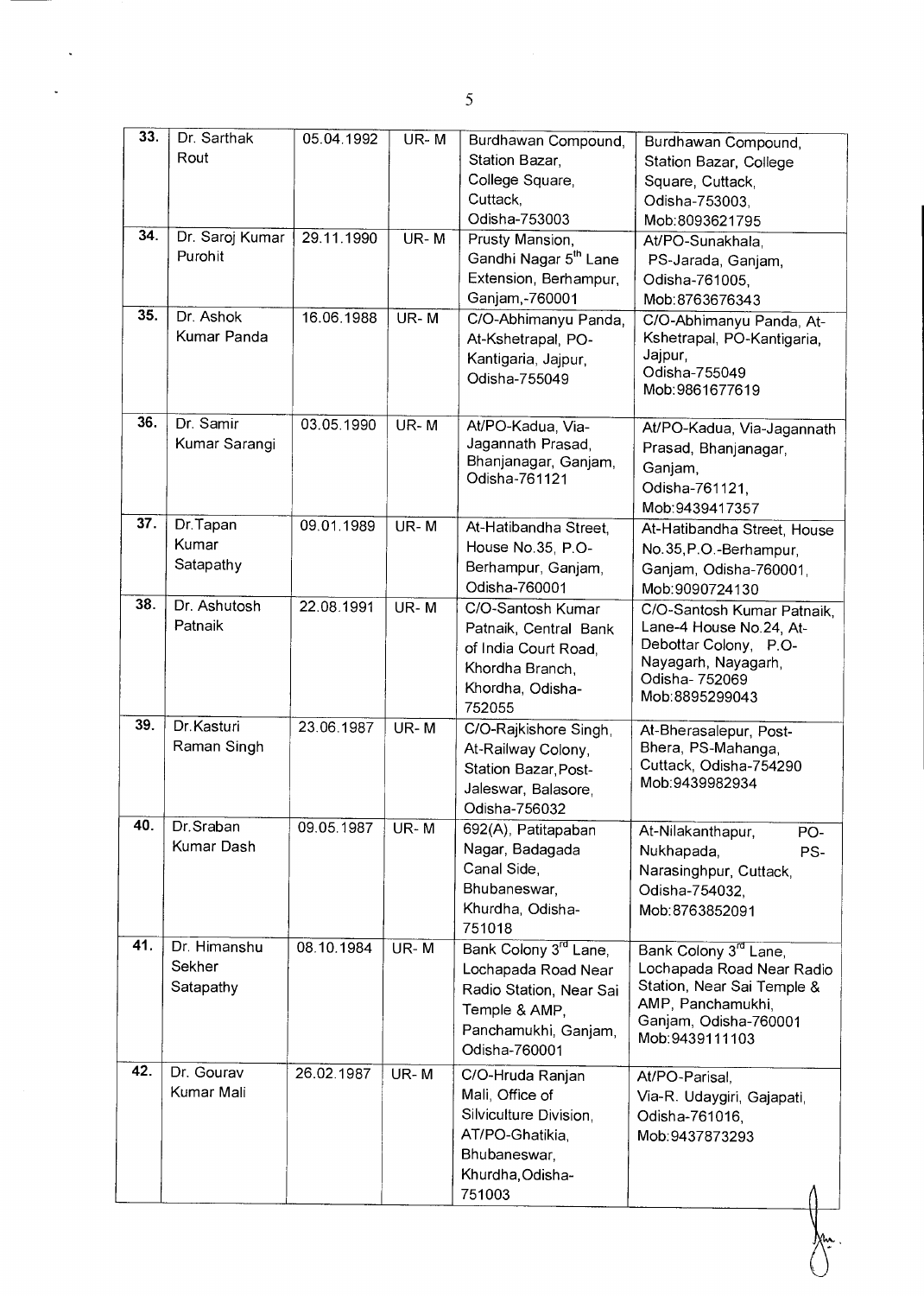| 43. | Dr. Snehasisa     | 10.07.1988 | UR-M | Kharabela Nagar 4th    | Kharabela Nagar 4 <sup>th</sup> Lane,           |
|-----|-------------------|------------|------|------------------------|-------------------------------------------------|
|     | Dash              |            |      | Lane, near Tiny        | near Tiny Blossom Play                          |
|     |                   |            |      | Blossom Play School,   | School, Berhampur HO,                           |
|     |                   |            |      | Berhampur HO,          | Berhampur, Ganjam,                              |
|     |                   |            |      | Berhampur, Ganjam,     | Odisha-760001,                                  |
|     |                   |            |      | Odisha -760001         | Mob.9778196211                                  |
| 44. | Dr. Bijnapad      | 01.07.1992 | UR-M | C/O-Dr. Baidyanath     | C/O-Dr. Baidyanath Sahoo,                       |
|     | Sahoo             |            |      | Sahoo, Durgabazar      | Durgabazar Colony, PO-                          |
|     |                   |            |      | Colony, PO-Daspalla,   | Daspalla, Nayagarh, Odisha-                     |
|     |                   |            |      | Nayagarh, Odisha-      | 752084, Mob:8763678952                          |
|     |                   |            |      | 752084                 |                                                 |
| 45. | Dr. Swastik       | 20.01.1990 | UR-M | C/O-Subash Chandra     | C/O-Subash Chandra                              |
|     | Acharya           |            |      | Acharya, Medical Bank  | Acharya, Medical Bank                           |
|     |                   |            |      | Colony Lane-3,         | Colony Lane-3, Berhampur,                       |
|     |                   |            |      | Berhampur, Ganjam,     | Ganjam, Odisha-760004,                          |
|     |                   |            |      | Odisha-760004          | Mob: 9437645575                                 |
| 46. | Dr. Bikash        | 01.08.1987 | UR-M | B-16 PPL Housing       | $\overline{PO}$ -<br>Vill- Murunia,             |
|     | Nayak             |            |      | Colony, Iginia,        | Radhang, Via-Nalibar,<br>Jagatsinghpur, Odisha- |
|     |                   |            |      | Dumduma, Khurdha,      | 754104, Mob: 9438580354                         |
|     |                   |            |      | Odisha-751019          |                                                 |
| 47. | Dr. Praveen       | 08.04.1990 | UR-M | C/O-Kalpana Pradhan,   | C/O-Kalpana Pradhan, AT-                        |
|     | Kumar Pradhan     |            |      | AT-Kuiltapada, PO-     | Kuiltapada, PO-Belpahar,                        |
|     |                   |            |      | Belpahar, Jharsuguda,  | Jharsuguda, Odisha-768217,                      |
|     |                   |            |      | Odisha-768217          | Mob: 9556064785                                 |
| 48. | Dr. Kishan        | 02.06.1988 | UR-M | Dr. Kishan Chirania,   | Dr. Kishan Chirania                             |
|     | Chirania          |            |      | Room No.35 PG          | At- Kishan Enterprises, PO-                     |
|     |                   |            |      | Hostel, SCBMC &        | Barpali, Baragarh, Odisha-                      |
|     |                   |            |      | Hospital, Cuttack,     | 768029, Mob:9583384477                          |
|     |                   |            |      | Odisha-753007          |                                                 |
| 49. | Dr. Samarjit      | 15.06.1991 | UR-M | At/Po-Tina, Via-       | At/Po-Tina, Via-Mashra,                         |
|     | Mallick           |            |      | Mashra, Jajpur,        | Jajpur, Odisha-755012,                          |
|     |                   |            |      | Odisha-755012          | Mob: 8093160447                                 |
| 50. | Dr. Siddhartha    | 22.07.1987 | UR-M | At-Hariharpur,         | At-Hariharpur, Badabazar,                       |
|     | Goutam            |            |      | Badabazar, Court       | Court Chaka, Jagatsinghpur,                     |
|     |                   |            |      | Chaka, Jagatsinghpur,  | Odisha-754103,                                  |
|     |                   |            |      | Odisha-754103          | Mob:9861410180                                  |
| 51. | Dr. Rajiv         | 27.03.1987 | UR-M | Usha Memorial Clinic,  | Usha Memorial Clinic, Panda                     |
|     | Dwaipayan         |            |      | Panda Bazar, Pipili,   | Bazar, Pipili, Puri, Odisha-                    |
|     | Mishra            |            |      | Puri, Odisha-752104    | 752104, Mob:7327093125                          |
| 52. | Dr. Sunandan      | 24.05.1991 | UR-M | H/O-Late KC Mohanty,   | H/O-Late KC Mohanty,                            |
|     | Mohanty           |            |      | Kesharpur Mohanty      | Kesharpur Mohanty Lane,                         |
|     |                   |            |      | Lane, BuxiBazar,       | BuxiBazar, Cuttack, Odisha-                     |
|     |                   |            |      | Cuttack, Odisha-       | 753001, Mob:8908684521                          |
|     |                   |            |      | 753001                 |                                                 |
| 53. | Dr. Kirana        | 15.07.1986 | UR-M | At/Po-B.Nuagam, Via-   | At/Po-B.Nuagam, Via-                            |
|     | <b>Kumar Sahu</b> |            |      | Jayantipur, Ganjam,    | Jayantipur, Ganjam, Odisha-                     |
|     |                   |            |      | Odisha-761006          | 761006, Mob:9861007456                          |
| 54. | Dr. Biswajit      | 20.04.1989 | UR-M | At-Sanamangala         | At-Sanamangala Chhak,                           |
|     | Samal             |            |      | Chhak, Iwsarpur, PO-   | Iwsarpur, PO-Kendrapara,                        |
|     |                   |            |      | Kendrapara, Infront of | Infront of Tulasi Lodge                         |
|     |                   |            |      | Tulasi Lodge United    | United Bank, Kendrapara,                        |
|     |                   |            |      | Bank, Kendrapara,      | Odisha-754211,                                  |
|     |                   |            |      | Odisha-754211          | Mob; 9776207095                                 |

6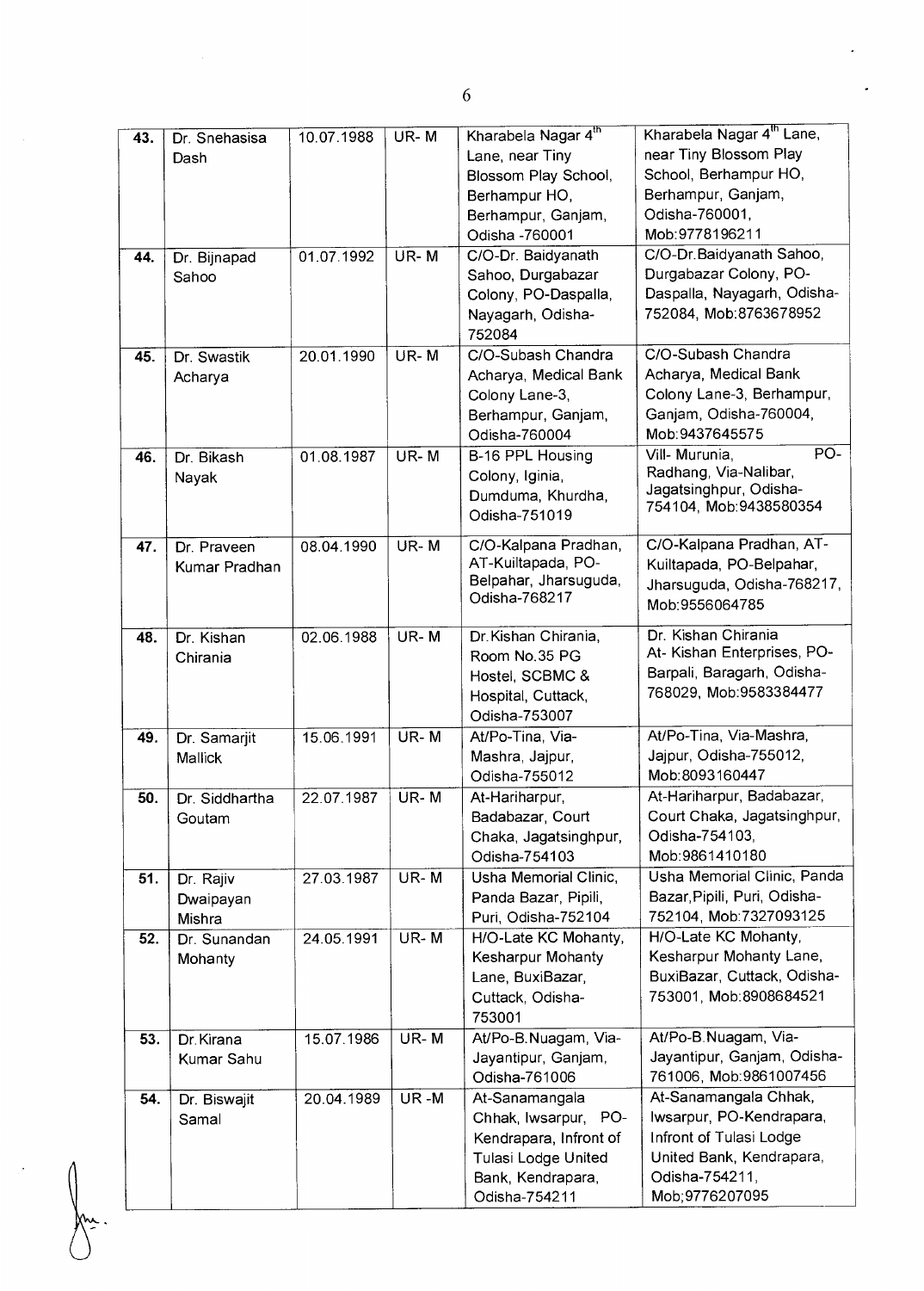| 55. | Dr. Sushree<br>Sangita Patra      | 15.02.1991 | $UR-F$   | 45/7, Laxmisagar,<br>Bhubaneswar,<br>Khurdha, Odisha-                                                                       | 45/7, Laxmisagar,<br>Bhubaneswar, Khurdha,<br>Odisha-751006,                                                                                 |
|-----|-----------------------------------|------------|----------|-----------------------------------------------------------------------------------------------------------------------------|----------------------------------------------------------------------------------------------------------------------------------------------|
| 56. | Dr. Narayana<br>Panda             | 22.05.1988 | $UR - M$ | 751006<br>Kalinga Road, Near Old<br>Bus stand, Aska,<br>Ganjam, Odisha-<br>761110                                           | Mob:9439540510<br>Kalinga Road, Near Old Bus<br>stand, Aska, Ganjam,<br>Odisha-761110,                                                       |
| 57. | Dr. Kamala<br>Lochan<br>Mahapatra | 15.07.1991 | $UR - M$ | At/PO/PS-Purunakatak<br>Behind Post Office,<br>Boudh, Odisha-762013                                                         | Mob:9090503397<br>At/PO/PS-Purunakatak<br>Behind Post Office, Boudh,<br>Odisha-762013,<br>Mob: 9438337813                                    |
| 58. | Dr. Asish<br>Mishra               | 08.07.1988 | UR-M     | Dr. Asish Mishra<br>C/O-Mr.Manmohan<br>Mishra, J.P. Road,<br>Hatapada,<br>P.O-Bellaguntha,<br>Ganjam, Odisha-<br>761119     | Dr. Asish Mishra<br>C/O-Mr. Manmohan Mishra,<br>J.P. Road, Hatapada, P.O-<br>Bellaguntha, Ganjam,<br>Odisha-761119,<br>Mob: 9439375296       |
| 59. | Dr. Subash<br>Chandra<br>Subudhi  | 03.10.1989 | UR-M     | The Child Care, Tala<br>Telenga Bazar,<br>Kathajodi Marg Opp<br>Sani Mandir, Purighat,<br>Cuttack-753009                    | The Child Care, Tala<br>Telenga Bazar, Kathajodi<br>Marg Opp Sani Mandir.<br>Purighat, Cuttack, Odisha-<br>753009, Mob:8452974350            |
| 60. | Dr. Neha Samal                    | 30.10.1991 | UR-F     | House No.5A, Maruti<br>Villa, Phase 2, Lane 2,<br>Patia, Bhubaneswar,<br>Khordha, Odisha-<br>751024                         | House No.5A, Maruti Villa,<br>Phase 2, Lane 2 Patia,<br>Bhubaneswar, Khordha,<br>Odisha-751024,<br>Mob: 7077979886                           |
| 61. | Dr. Chandan<br>Kumar Sahoo        | 26.05.1990 | $UR - M$ | Room No.20, Old<br>Gents Hostel, SCBMC,<br>Cuttack, Odisha-<br>753007                                                       | At-Jaldha(Baga), P.O-<br>Nachinda, Via/PS-Kamarda,<br>Balasore, Odisha-756035,<br>Mob:8984550882                                             |
| 62. | Dr. Arpita<br>Mishra              | 15.03.1992 | UR-F     | C/O-Ramachandra<br>Mishra, At-Madhuban<br>2 <sup>nd</sup> Lane, Puri-2, Puri,<br>Odisha-752002                              | C/O-Ramachandra Mishra,<br>At-Madhuban 2 <sup>nd</sup> Lane, Puri-<br>2, Puri, Odisha-752002,<br>Mob:8763179558                              |
| 63. | Dr. Srikant<br>Kumar<br>Satapathy | 20.09.1986 | $UR - M$ | <b>SCB Medical College</b><br>and Hospital, PG Gents<br>Hostel, Room No.13,<br>Cuttack, Odisha-<br>753001                   | At/PO-Dongar Paunsi, Block-<br>Kundra, Via-Jeypore,<br>Koraput, Odisha-764002<br>Mob:7684883838                                              |
| 64. | Dr. Nitu Gupta                    | 15.02.1986 | UR-F     | C/O-Ashok Kumar<br>Gupta, Samata Niwas,<br>Plot No.1364/B.<br>Bidanasi, CDA Cuttack,<br>Sector-6, Cuttack,<br>Odisha-753014 | C/O-Ashok Kumar Gupta,<br>Samata Niwas, Plot<br>No.1364/B, Bidanasi, CDA<br>Cuttack, Sector-6, Cuttack,<br>Odisha-753014,<br>Mob: 9438705053 |
| 65. | Dr. Reshmarani<br>Tripathy        | 25.03.1987 | UR-F     | W/O-Himanshu Sekhar<br>Satapathy, Bank<br>Colony 3 <sup>rd</sup> , Lane,<br>Berhampur, Ganjam,<br>Odisha-760001             | W/O-Himanshu Sekhar<br>Satapathy, Bank Colony 3rd,<br>Lane, Berhampur, Ganjam,<br>Odisha-760001,<br>Mob:8763682240                           |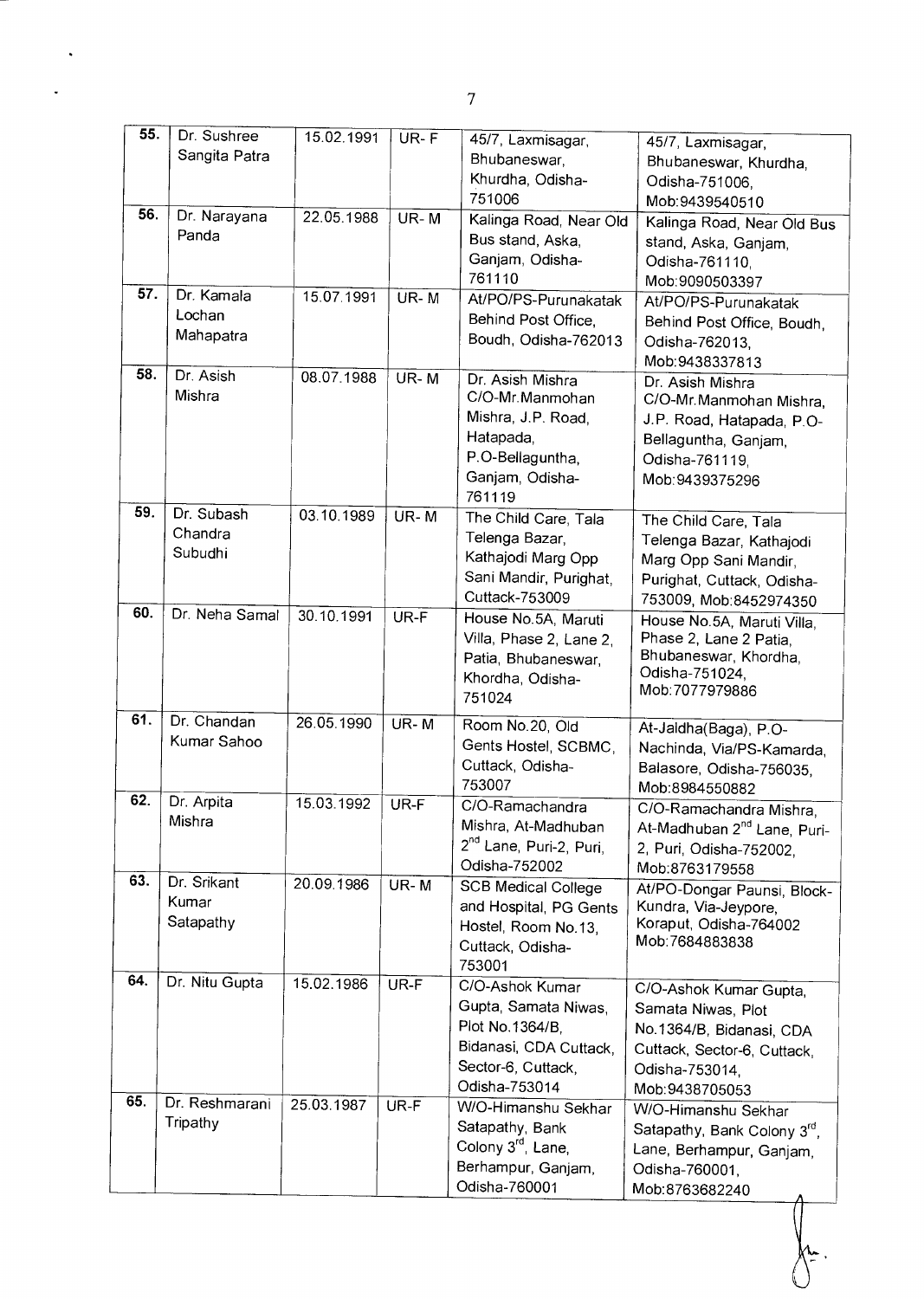| 66.<br>67. | Dr.Saswati<br>Kumari Rath<br>Dr. Laxmipriya | 26.01.1987<br>21.11.1990 | UR-F<br>UR-F | Duplex-15 Suraj Vihar,<br>Bramheswar Patna,<br>Tankapani Road,<br>Bhubaneswar, Odisha-<br>751018<br>C/O-Natabar Sahoo, | Duplex-15 Suraj Vihar,<br>Bramheswar Patna,<br>Tankapani Road,<br>Bhubaneswar, Odisha-<br>751018, Mob: 7873364250<br>At-Bhojadeipur,<br>$P.O-$ |
|------------|---------------------------------------------|--------------------------|--------------|------------------------------------------------------------------------------------------------------------------------|------------------------------------------------------------------------------------------------------------------------------------------------|
|            | Sahoo                                       |                          |              | <b>At-Civil Courts</b><br>Dhenkanal, P.O-<br>Dhenkanal, Odisha-<br>759001                                              | Sadasivapur, Via-Gadasila,<br>Dhenkanal, Odisha-759025<br>Mob: 8895654880                                                                      |
| 68.        | Dr. Satya<br>Prakash<br>Mohapatra           | 27.06.1992               | UR-M         | At-Gualsingh, Law<br>College Colony,<br>P.O-Thakurpatna,<br>Kendrapara, Odisha-<br>754250                              | At-Gualsingh, Law College<br>Colony,<br>P.O-<br>Thakurpatna, Kendrapara,<br>Odisha-754250,<br>Mob: 9556843486                                  |
| 69.        | Dr. Deepika<br>Sahu                         | 27.07.1991               | UR-F         | Bank Colony 1 <sup>st</sup> Lane,<br>Loachapada Road,<br>Near Radio Station,<br>Ganjam, Odisha-<br>760001              | Bank Colony 1 <sup>st</sup> Lane,<br>Loachapada Road, Near<br>Radio Station, Ganjam,<br>Odisha-760001,<br>Mob:7377636476                       |
| 70.        | Dr. Bahan Das                               | 26.04.1989               | SEBC-<br>M   | At-Patharapunji, P.O-<br>Erendra, Via-Pattapur,<br>Ganjam, Odisha-<br>761013                                           | At-Patharapunji, P.O-<br>Erendra, Via-Pattapur,<br>Ganjam, Odisha-761013,<br>Mob: 7735361661                                                   |
| 71.        | Dr. Balaram<br>Khamari                      | 04.04.1984               | SEBC-<br>M   | S/O-Motilal Khamari,<br>Qtr No.M 265<br>Bandhbahal Colony,<br>At/PO-Bandhbahal,<br>Jharsuguda, Odisha-<br>768211       | S/O-Motilal Khamari,<br>AT/PO- Ubuda, Via-<br>Belpahar, Jharsuguda,<br>Odisha-768217,<br>Mob:9861127597                                        |
| 72.        | Dr. Sudipta<br>Kumar Rout                   | 10.08.1987               | SEBC-<br>М   | At- J.M Colony,<br>P.O-Budharaja,<br>Qtr. No.R3/C17,<br>Sambalpur, Odisha-<br>768004                                   | P.O-<br>At-J.M Colony,<br>Budharaja,<br>Qtr.<br>No.R3/C17, Sambalpur,<br>Odisha-768004,<br>Mob: 9438274234                                     |
| 73.        | Dr.Gyanadev<br>Meher                        | 01.02.1989               | SEBC-<br>M   | C/O-Dr. Jayadev<br>Meher, Janani<br><b>Maternity Nursing</b><br>Home, Modiara,<br>Sambalpur, Odisha-<br>768002         | C/O-Dr. Jayadev Meher,<br>Janani Maternity Nursing<br>Home, Modiara, Sambalpur,<br>Odisha-768002,<br>Mob: 9861440273                           |
| 74.        | Dr. Prabir<br>Keshari<br>Pradhan            | 16.12.1983               | SEBC-<br>M   | At/PO-Kamarda,<br>P.S-Kamarda,<br>Balasore, Odisha-<br>756035                                                          | At/PO-Kamarda, P.S-<br>Kamarda, Balasore, Odisha-<br>756035, Mob:9861066104                                                                    |

By order of the Governor O Additional Secretary to Government